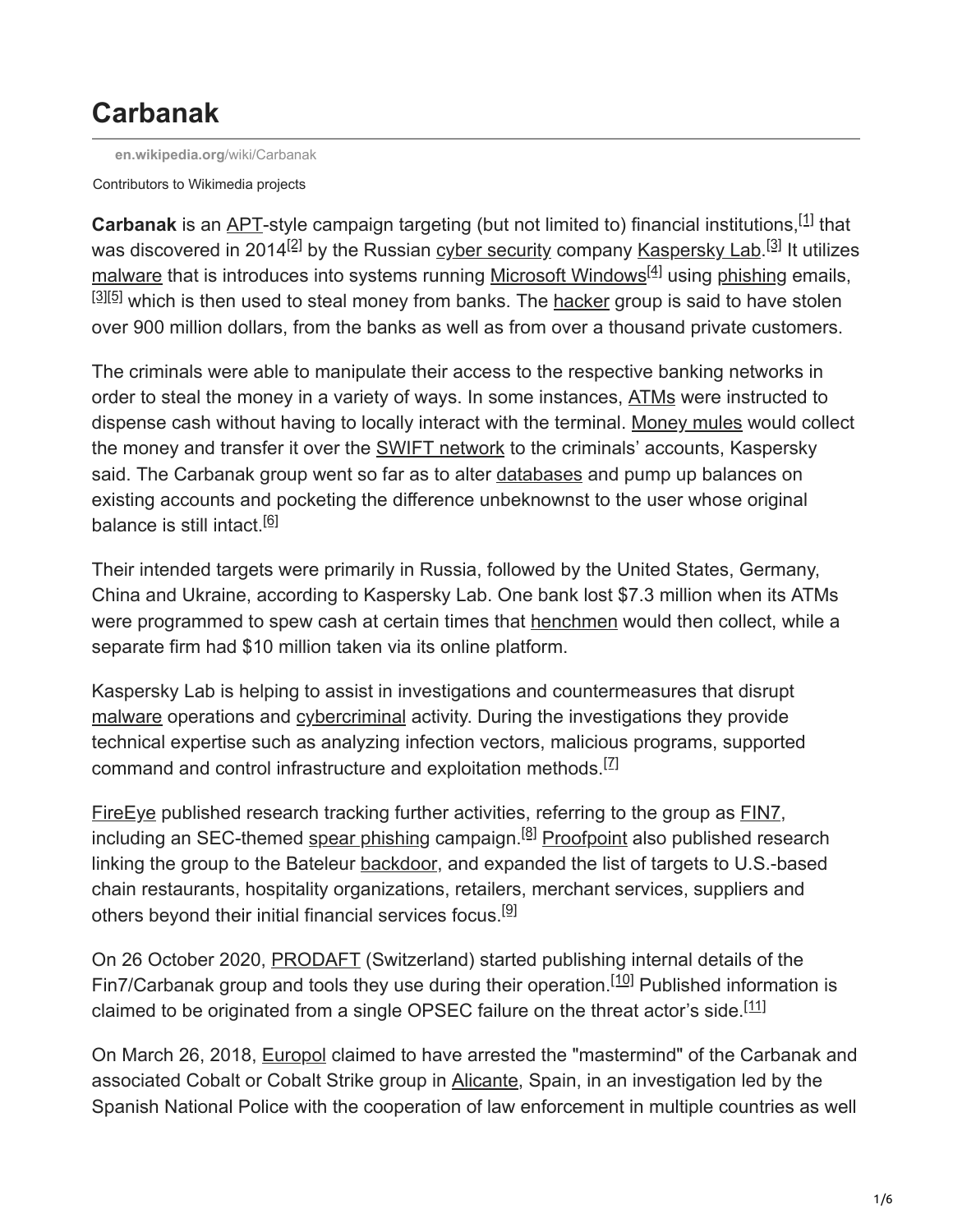as private [cybersecurity](https://en.wikipedia.org/wiki/Cybersecurity) companies. The group's campaigns appear to have continued, however, with the [Hudson's Bay Company](https://en.wikipedia.org/wiki/Hudson%27s_Bay_Company) breach using [point of sale](https://en.wikipedia.org/wiki/Point_of_sale) malware in 2018 being attributed to the group.<sup>[12]</sup>

## **Controversy**

Some controversy exists around the Carbanak attacks, as they were seemingly described several months earlier in a report by the Internet security companies [Group-IB](https://en.wikipedia.org/w/index.php?title=Group-IB&action=edit&redlink=1) (Russia) and Fox-IT (The Netherlands) that dubbed the attack [Anunak.](https://en.wikipedia.org/w/index.php?title=Group-IB&action=edit&redlink=1)<sup>[13]</sup> The Anunak report shows also a greatly reduced amount of financial losses and according to a statement issued by Fox-IT after the release of *[The New York Times](https://en.wikipedia.org/wiki/The_New_York_Times)* article, the compromise of banks outside Russia did not match their research.<sup>[14]</sup> Also in an interview conducted by Russian newspaper *[Kommersant](https://en.wikipedia.org/wiki/Kommersant)* the controversy between the claims of Kaspersky Lab and Group-IB come to light where Group-IB claims no banks outside of Russia and Ukraine were hit, and the activity outside of that region was focused on **[Point of Sale](https://en.wikipedia.org/wiki/Point_of_Sale)** systems.<sup>[15]</sup>

[Reuters](https://en.wikipedia.org/wiki/Reuters) issued a statement referencing a Private Industry Notification issued by the [FBI](https://en.wikipedia.org/wiki/FBI) and USSS ([United States Secret Service\)](https://en.wikipedia.org/wiki/United_States_Secret_Service) claiming they have not received any reports that Carbanak has affected the financial sector.<sup>[16]</sup> Two representative groups of the US banking industry [FS-ISAC](https://en.wikipedia.org/wiki/Financial_Services_Information_Sharing_and_Analysis_Center) and ABA ([American Bankers Association\)](https://en.wikipedia.org/wiki/American_Bankers_Association) in an interview with *Bank* Technology News say no US banks have been affected.<sup>[17]</sup>

## **References**

- 1. **^** *Kaspersky Labs' Global Research & Analysis Team (GReAT) (February 16, 2015). ["The Great Bank Robbery: the Carbanak APT"](https://web.archive.org/web/20150217133401/https://securelist.com/blog/research/68732/the-great-bank-robbery-the-carbanak-apt/). Securelist. Archived from [the original](https://securelist.com/the-great-bank-robbery-the-carbanak-apt/68732/) on February 17, 2015.*
- 2. **^** *["Carbanak\\_APT Analysis"](https://web.archive.org/web/20170319112435/https://securelist.com/files/2015/02/Carbanak_APT_eng.pdf) (PDF). Kaspersky. Archived from [the original](https://securelist.com/files/2015/02/Carbanak_APT_eng.pdf) (PDF) on 19 March 2017. Retrieved 12 June 2017.*
- 3. ^ <sup>a b</sup> David E. Sanger and Nicole Perlroth (14 February 2015). <u>"Bank Hackers Steal</u> *Millions via Malware". The New York Times.*
- 4. **^** *[Fingas, Jon \(February 14, 2015\). "Subtle malware lets hackers swipe over \\$300](https://web.archive.org/web/20150215043601/http://www.engadget.com/2015/02/14/carbanak-malware-attacks-banks/) million from banks". engadget. Archived from [the original](https://www.engadget.com/2015/02/14/carbanak-malware-attacks-banks/) on February 15, 2015.*
- 5. **^** *["Carbanak Ring Steals \\$1 Billion from Banks"](https://threatpost.com/carbanak-ring-steals-1-billion-from-banks/111054/). Threatpost. 15 February 2015.*
- 6. **^** *["The Great Bank Robbery: the Carbanak APT"](https://securelist.com/the-great-bank-robbery-the-carbanak-apt/68732/). Securelist. 16 February 2015.*
- 7. **^** *["FIN7 Evolution and the Phishing LNK".](https://www.fireeye.com/blog/threat-research/2017/04/fin7-phishing-lnk.html) FireEye.*
- 8. **^** *["FIN7/Carbanak threat actor unleashes Bateleur JScript backdoor | Proofpoint US"](https://www.proofpoint.com/us/threat-insight/post/fin7carbanak-threat-actor-unleashes-bateleur-jscript-backdoor). www.proofpoint.com. July 31, 2017.*
- 9. **^** *["OpBlueRaven: Unveiling Fin7/Carbanak Part I : Tirion".](https://www.prodaft.com/blog/detail/opblueraven-unveiling-fin7carbanak-part-i-tirion) Prodaft.com.*
- 10. **^**
- 11. **^** *[Newman, Lily Hay. "THE BILLION-DOLLAR HACKING GROUP BEHIND A STRING](https://www.wired.com/story/fin7-carbanak-hacking-group-behind-a-string-of-big-breaches/) OF BIG BREACHES". Wired.*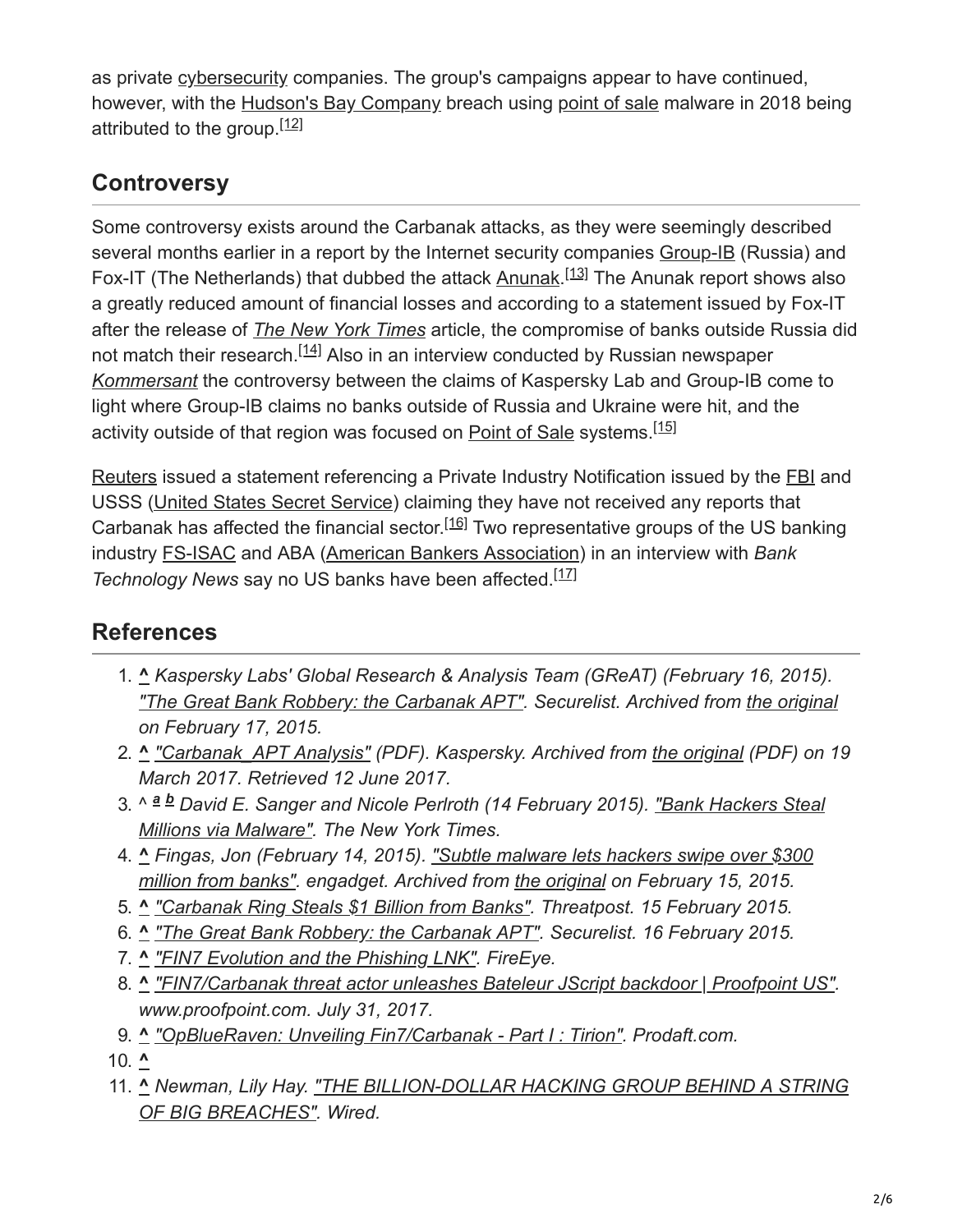- 12. **^** *["Anunak APT against Financial institutions"](https://web.archive.org/web/20150322135551/https://www.fox-it.com/en/files/2014/12/Anunak_APT-against-financial-institutions2.pdf) (PDF). Fox-IT. 22 December 2014. Archived from [the original](https://www.fox-it.com/en/files/2014/12/Anunak_APT-against-financial-institutions2.pdf) (PDF) on 22 March 2015. Retrieved 4 March 2015.*
- 13. **^** *["Anunak aka Carbanak update".](https://www.fox-it.com/en/press-releases/anunak-aka-carbanak-update/) Fox-IT. 16 February 2015.*
- 14. **^** *["Group-IB and Kaspersky have conflicting views"](http://kommersant.ru/doc/2664735). Kommersant. 23 February 2015.*
- 15. **^** *["FBI, Secret service, no signs of Carbanak"](https://www.reuters.com/article/cybersecurity-banks-idUSL1N0VS2B820150218). Reuters. 18 February 2015. [Archived](https://web.archive.org/web/20150924213517/http://www.reuters.com/article/2015/02/18/cybersecurity-banks-idUSL1N0VS2B820150218) from the original on 24 September 2015. Retrieved 30 June 2017.*
- 16. **^** *["Carbanak overhyped, no US banks hit"](http://www.americanbanker.com/news/bank-technology/carbanak-cybersecurity-threat-is-overhyped-banking-groups-say-1072809-1.html). BankTechnologyNews. 19 February 2015.*

#### **Hacking in the 2010s**

**[Timeline](https://en.wikipedia.org/wiki/Timeline_of_computer_security_hacker_history#2010s)** 

**Major incidents**

| 2010 | • Operation Aurora<br>• Australian cyberattacks<br>• Operation ShadowNet<br>• Operation Payback                                                          |
|------|----------------------------------------------------------------------------------------------------------------------------------------------------------|
| 2011 | • DigiNotar<br>• <b>DNSChanger</b><br>• HBGary Federal<br>• Operation AntiSec<br>• Operation Tunisia<br>• <b>PlayStation</b><br>• RSA SecurID compromise |
| 2012 | • LinkedIn hack<br>• Stratfor email leak<br>• Operation High Roller                                                                                      |
| 2013 | • South Korea cyberattack<br>• Snapchat hack<br>• Cyberterrorism Attack of June 25<br>· 2013 Yahoo! data breach<br><u>Singapore cyberattacks</u>         |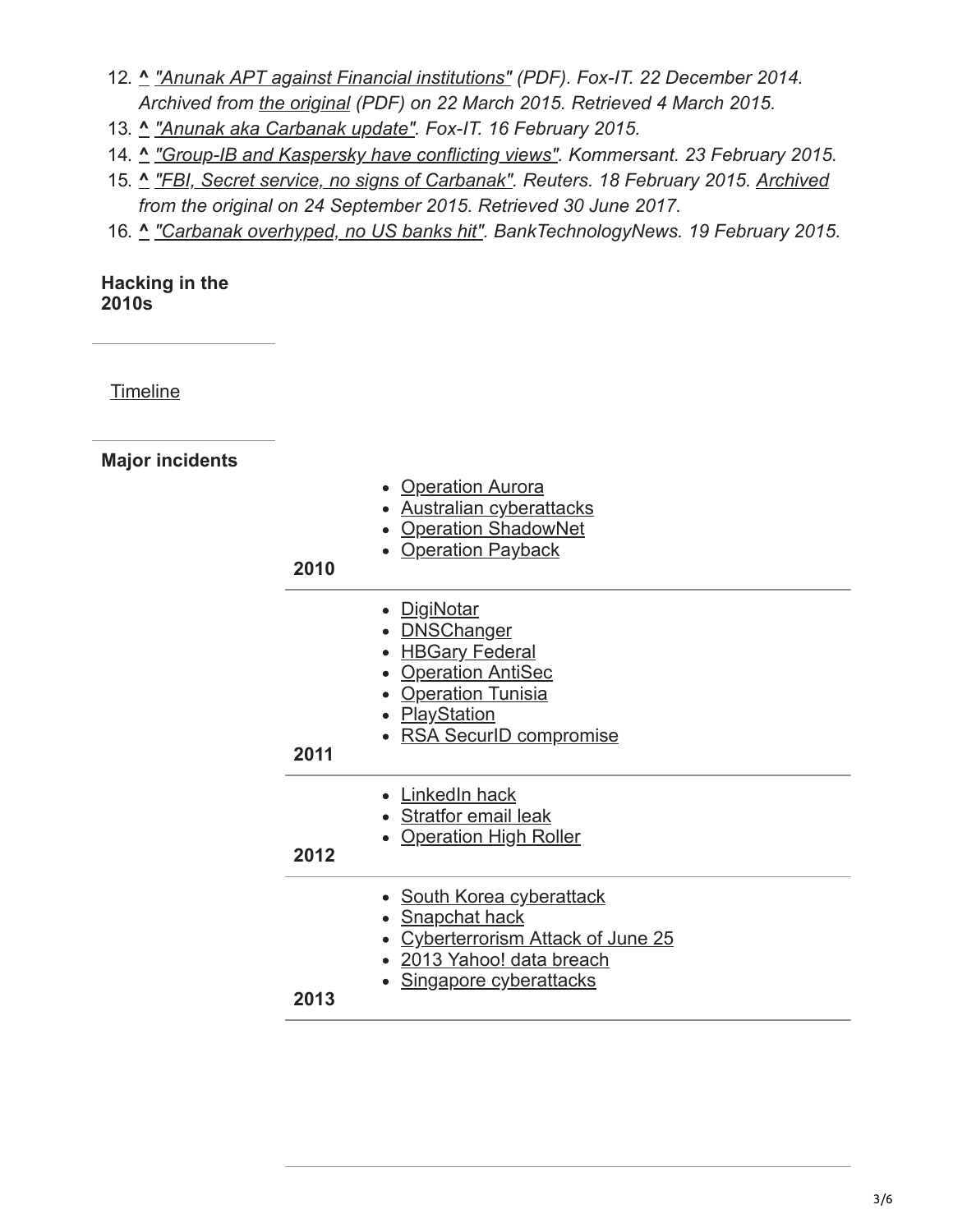| 2014 | Anthem medical data breach<br>• Operation Tovar<br>• 2014 celebrity nude photo leak<br>2014 JPMorgan Chase data breach<br><b>Sony Pictures hack</b><br>Russian hacker password theft<br>• 2014 Yahoo! data breach                                                                                                                                                                                   |
|------|-----------------------------------------------------------------------------------------------------------------------------------------------------------------------------------------------------------------------------------------------------------------------------------------------------------------------------------------------------------------------------------------------------|
| 2015 | Office of Personnel Management data breach<br>• Hacking Team<br>• Ashley Madison data breach<br>• VTech data breach<br><b>Ukrainian Power Grid Cyberattack</b><br>• SWIFT banking hack                                                                                                                                                                                                              |
| 2016 | • Bangladesh Bank robbery<br>• Hollywood Presbyterian Medical Center ransomware<br>incident<br>• Commission on Elections data breach<br>• Democratic National Committee cyber attacks<br><b>Vietnam Airport Hacks</b><br>• DCCC cyber attacks<br>Indian Bank data breaches<br>• Surkov leaks<br><u>Dyn cyberattack</u><br>• Russian interference in the 2016 U.S. elections<br>• 2016 Bitfinex hack |
| 2017 | • 2017 Macron e-mail leaks<br>• WannaCry ransomware attack<br>Westminster data breach<br>• Petya cyberattack<br>2017 cyberattacks on Ukraine<br><b>Equifax data breach</b><br>Deloitte breach<br>Disqus breach                                                                                                                                                                                      |
| 2018 | <b>Trustico</b><br><u>Atlanta cyberattack</u><br>• SingHealth data breach                                                                                                                                                                                                                                                                                                                           |
| 2019 | • Sri Lanka cyberattack<br><b>Baltimore ransomware attack</b><br><b>Bulgarian revenue agency hack</b><br>Jeff Bezos phone hacking                                                                                                                                                                                                                                                                   |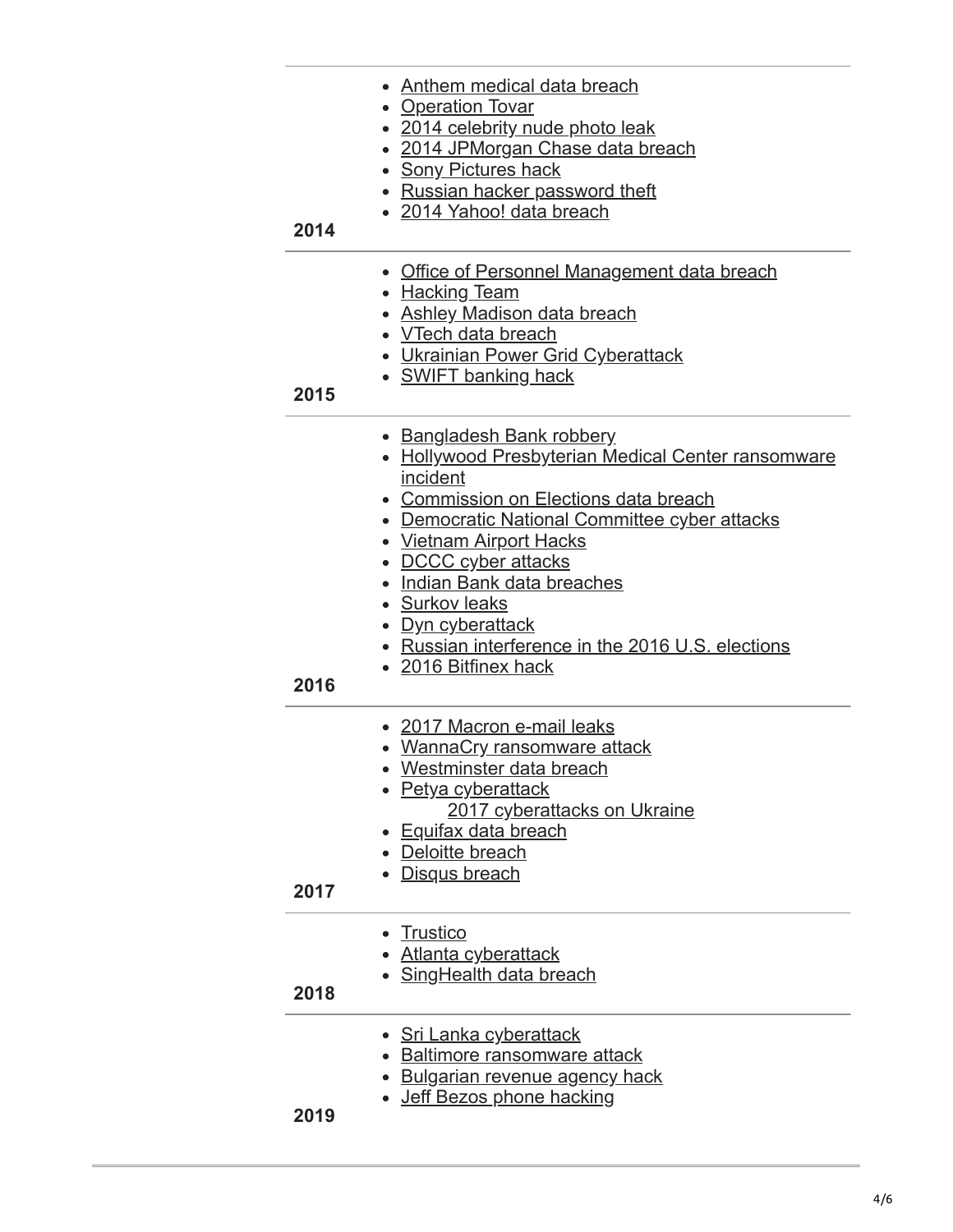### **[Hacktivism](https://en.wikipedia.org/wiki/Hacktivism)**

#### **Advanced [persistent threats](https://en.wikipedia.org/wiki/Advanced_persistent_threat)**

#### **[Individuals](https://en.wikipedia.org/wiki/Hacker)**

### **Major [vulnerabilities](https://en.wikipedia.org/wiki/Vulnerability_(computing)) publicly [disclosed](https://en.wikipedia.org/wiki/Full_disclosure_(computer_security))**

## **[Malware](https://en.wikipedia.org/wiki/Malware)**

| 2010 | <b>Bad Rabbit</b><br>• <u>SpyEye</u><br>• Stuxnet                                                                                                                 |
|------|-------------------------------------------------------------------------------------------------------------------------------------------------------------------|
| 2011 | • Alureon<br>• <u>Duqu</u><br>• Kelihos<br>• Metulji botnet<br>· Stars                                                                                            |
| 2012 | • Carna<br>• Dexter<br>FBI<br>$\bullet$<br>• Flame<br>• Mahdi<br>• Red October<br>• Shamoon                                                                       |
| 2013 | • CryptoLocker<br>• DarkSeoul                                                                                                                                     |
| 2014 | <b>Brambul</b><br>• Carbanak<br>• Careto<br><b>DarkHotel</b><br>$\bullet$<br>Duqu 2.0<br>$\bullet$<br>• FinFisher<br>• Gameover ZeuS<br><u>Regin</u><br>$\bullet$ |
| 2015 | <b>Dridex</b><br><b>Hidden Tear</b><br>Rombertik<br><b>TeslaCrypt</b>                                                                                             |